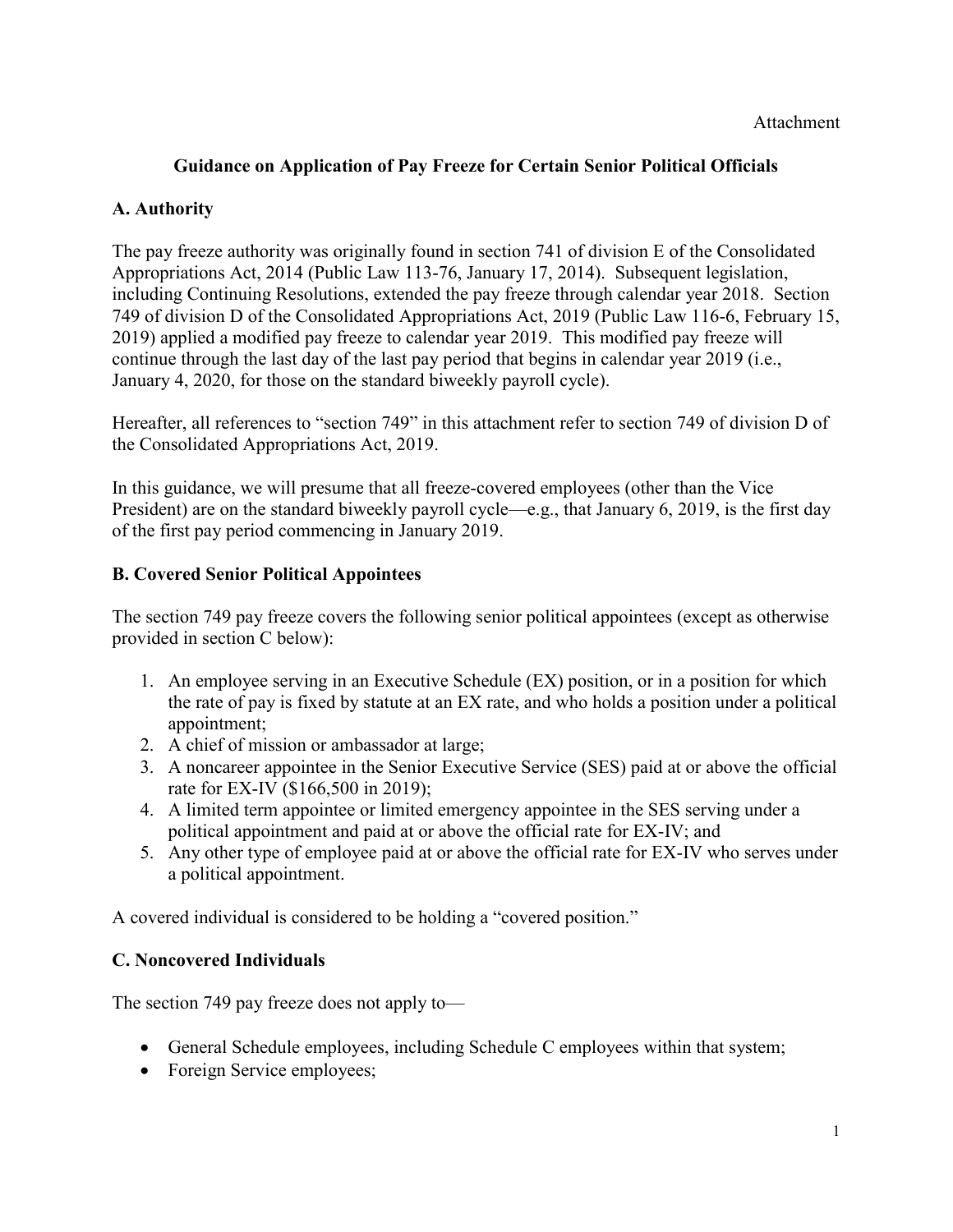- Employees in another pay system (excluding those covered under paragraphs 1 through 4 of section B) whose position would be classified at or below GS-15 if the position were covered by the General Schedule, whose appointment is made under 5 U.S.C. 3161 (dealing with temporary organizations), or whose appointment is not considered to be political;
- Noncareer SES appointees and other political appointees (excluding those covered under paragraphs 1 and 2 of section B) who are paid below the official rate for EX-IV;
- SES career appointees who elect to retain SES basic pay under 5 U.S.C. 3392(c) and 5 CFR 317.801 (for such time as that election is in effect); and
- Senior Foreign Service (SFS) members who receive a Presidential appointment to any position in the executive branch and who make an election to retain SFS salary under section 302(b) of the Foreign Service Act of 1980 (Public Law 96-465) (for such time as that election is in effect).

## **D. Political Appointees**

In determining whether a limited term or limited emergency SES appointment may be a political appointment, an employing agency should consider whether the position is political in character (e.g., established for an individual pending a Presidential appointment subject to Senate confirmation (PAS), for political transition purposes, or for other political purposes of the agency or Administration). All SES limited appointments cleared through the Office of Presidential Personnel are considered political appointments.

Certain agencies may have special political appointment authorities. In determining whether an appointment is political, an employing agency should consider the same factors described in the preceding paragraph. A Presidential appointee is considered a political appointee unless the position is filled by a career appointment.

# **E. Pay Affected**

Section 749 applies to rates of pay—i.e., rates of basic pay including, if applicable, any locality payment under 5 U.S.C. 5304 or any similar supplement under other authority. Section 749 does not address other types of payments in addition to the rate of basic pay.

Note: The August 3, 2010, OPM memorandum (CPM 2010-14) implementing a Presidential directive to freeze discretionary awards, bonuses, and similar payments for political appointees continues in effect until further notice. Agencies should continue to apply this freeze in accordance with OPM's guidance at [https://www.chcoc.gov/content/guidance](https://www.chcoc.gov/content/guidance-freeze-discretionary-awards-bonuses-and-similar-payments-federal-employees-serving)[freeze-discretionary-awards-bonuses-and-similar-payments-federal-employees-serving.](https://www.chcoc.gov/content/guidance-freeze-discretionary-awards-bonuses-and-similar-payments-federal-employees-serving)

## **F. Application of Special Pay Increase of up to 1.9 Percent**

1. Section 749 continues the pay freeze during calendar year 2019, except that it allows for an increase of up to 1.9 percent in the preexisting payable (frozen) rate for covered individuals. The rules for determining the amount of the increase and the effective date of the increase vary by category of employees.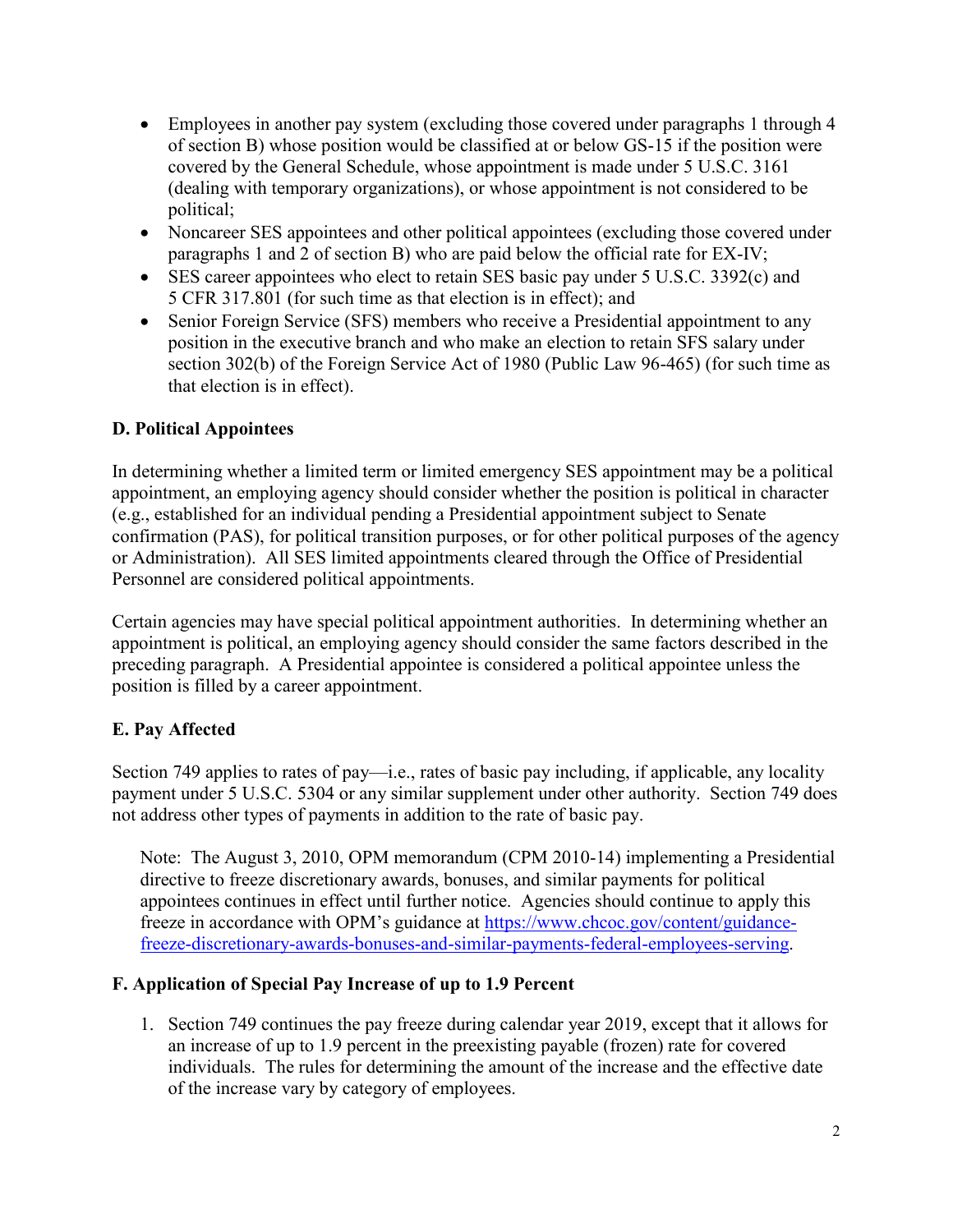- 2. The Vice President's payable rate of pay during calendar year 2019 is \$235,100 effective January 1, 2019.
- 3. The payable rates for freeze-covered Executive Schedule individuals (or an employee paid at an EX rate under law) during calendar year 2019 are shown in the table below. The new payable EX rates are effective on January 6, 2019—the date on which official EX rates were retroactively adjusted.

| <b>Executive Schedule</b><br>(EX) Level | <b>Payable Frozen Annual</b><br><b>Rates after 1.9 Percent</b><br><b>Increase</b> |
|-----------------------------------------|-----------------------------------------------------------------------------------|
| EX-I                                    | \$203,500                                                                         |
| EX-II                                   | \$183,100                                                                         |
| EX-III                                  | \$168,400                                                                         |
| EX-IV                                   | \$158,500                                                                         |
| EX-V                                    | \$148,500                                                                         |

- 4. For chiefs of mission and ambassadors at large who are paid at an EX rate, the payable EX rates shown in paragraph 3 above apply.
- 5. For a freeze-covered SES member who is a political appointee paid at or above the official rate for EX-IV (\$166,500 in 2019) and who was serving as such at the time the EX official rates were adjusted (January 6, 2019), the SES member may receive a single pay rate increase of up to 1.9 percent during calendar year 2019, subject to normally applicable SES pay rules and subject to the pay limitations in effect on December 31, 2013, after those limitations are increased by 1.9 percent. (See section 749(d), 5 U.S.C. 5382-5383, 5 CFR part 534, subpart D, and internal agency policies.)
	- a. The maximum pay limitation for SES members is the rate for EX-II for SES members covered by a performance appraisal system certified under 5 U.S.C. 5307(d) and the rate for EX-III for other SES members. For freeze-covered SES members, the applicable EX-II limitation is \$183,100 and the applicable EX-III limitation is \$168,400. (See table in paragraph 3.)
	- b. A prospective pay increase of up to 1.9 percent may be granted to a freezecovered SES member under 5 CFR 534.404(b)(1)-(3). (A prospective increase must be authorized before the pay period in which it will take effect.) Any such pay increase would count towards the 12-month rule in § 534.404(c). To the extent this shortens an agency's established executive appraisal and pay adjustment cycle, an exception to the 12-month rule in  $\S$  534.404(c)(4)(iv) may be used to get executives' pay back on cycle in January 2020.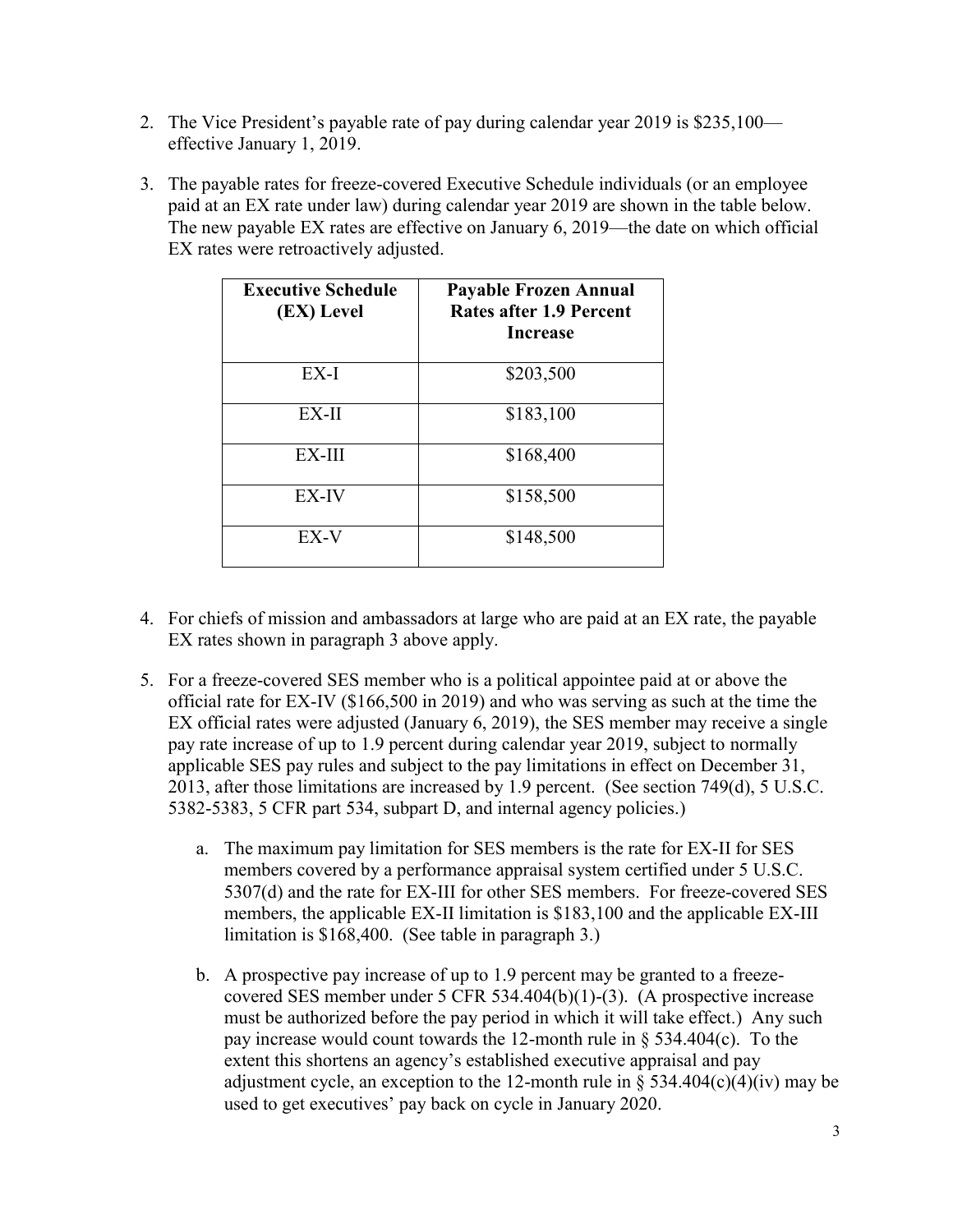- c. Section 749(d) allows for a single increase of up to 1.9 percent for freeze-covered SES members (serving at the time official EX rates are adjusted) "during calendar year 2019, subject to the normally applicable pay rules." As an alternative to the rule in 5 CFR 534.404(b)(1)-(3), another rule that could be applied is the maintain-relative-position (MRP) rule in 5 CFR 534.404(b)(4). A pay increase under the MRP rule does not count towards the 12-month rule in  $\S$  534.404(c). OPM has determined that the MRP rule may be applied to SES members retroactive to January 6, 2019. Thus, it may also be applied to freeze-covered SES members. The official SES rate range (using the applicable official EX rate as the maximum rate) must be used in applying the MRP rule to freeze-covered SES members, even though their payable maximum rate is subject to the pay freeze. First, an agency must determine the relative position of an SES member's payable rate within the official SES rate range on January 5, 2019. Then, the agency must determine the rate of pay that would maintain that relative position in the new official SES rate range effective on January 6, 2019. Since the official SES minimum and maximum rates are both increasing by approximately 1.4 percent effective on January 6, 2019, application of the MPR rule would result in an increase of approximately 1.4 percent in an SES member's rate. Since section 749(d) allows for a "single" increase during calendar year 2019, if the MRP rule is applied, the resulting increase would be the only allowed increase.
- d. The SES pay regulations in 5 CFR 534.404(f)(1) and (2) that allow retroactive pay increases in certain circumstances are not applicable, since those regulations apply to scenarios in which there was a previous determination to adjust an SES member's pay. For freeze-covered SES members, no such previous determination was possible.
- e. Section 749(d) provides agencies with authority to grant a pay increase to freezecovered SES members, but does not require that an increase be granted.
- 6. For a freeze-covered senior-level (SL) employee who (1) is covered by 5 U.S.C. 5376, (2) is a political appointee paid at or above the official rate for EX-IV (\$166,500 in 2019), and (3) was serving as such at the time the EX official rates were adjusted (January 6, 2019), the SL employee may receive a single pay rate increase of up to 1.9 percent during calendar year 2019, subject to normally applicable SL pay rules and subject to the pay limitations in effect on December 31, 2013, after those limitations are increased by 1.9 percent. (See section 749(e), 5 U.S.C. 5376, 5 CFR part 534, subpart E, and internal agency policies.)
	- a. The maximum pay limitation for SL employees is linked to the rate for EX-II for SL employees covered by a certified performance appraisal system and the rate for EX-III for other SL employees. For freeze-covered SL employees, the applicable EX-II limitation is \$183,100 and the applicable EX-III limitation is \$168,400. (See table in paragraph 3.)
	- b. Under 5 U.S.C. 5376(b)(2) and 5 CFR 534.507(a)(1), effective at the beginning of the first applicable pay period commencing on or after the first day of the month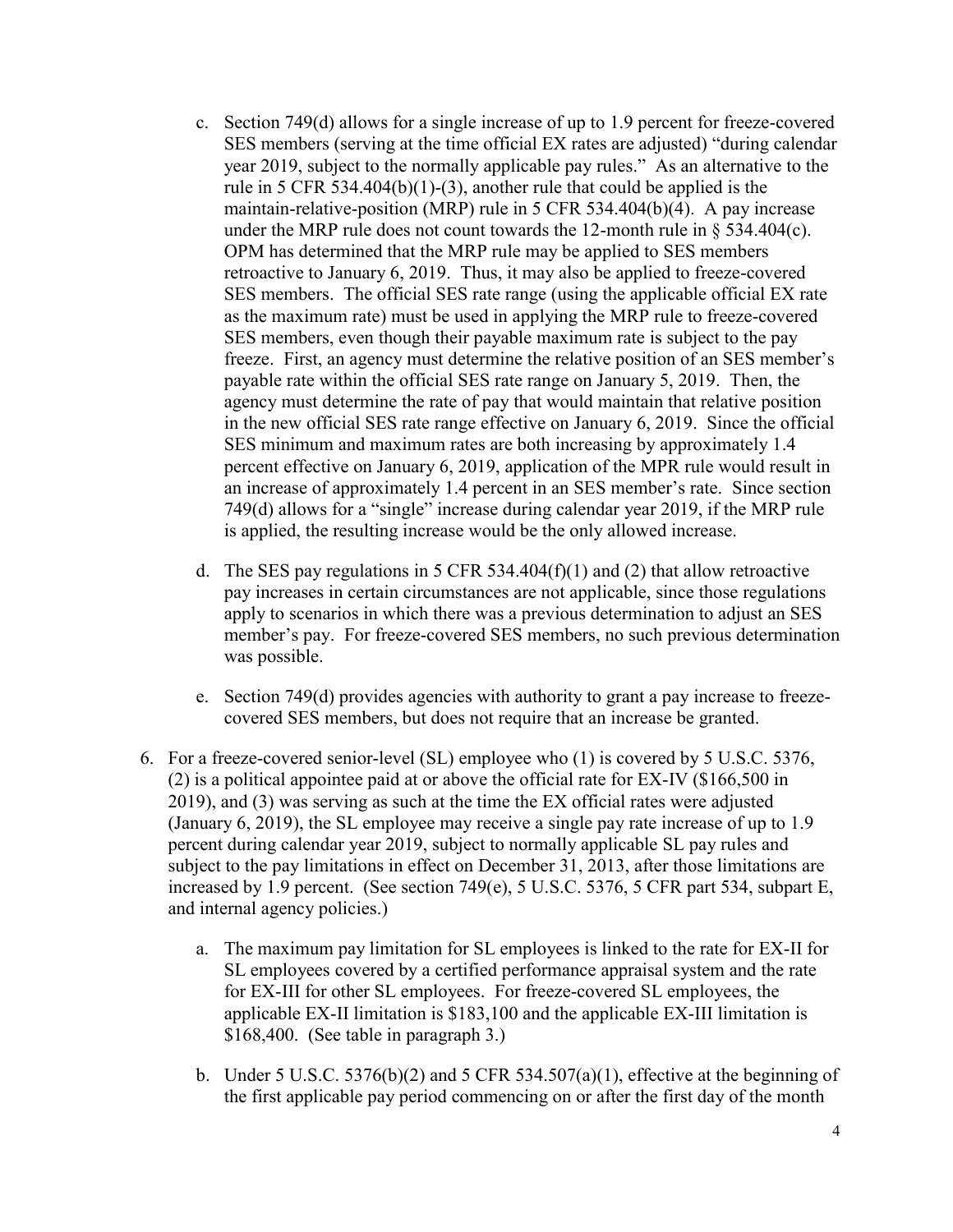in which an adjustment takes effect under 5 U.S.C. 5303 in the rates of basic pay under the General Schedule, the head of an agency must adjust an SL employee's rate of basic pay by an amount he or she considers appropriate (including a zero adjustment), subject to the regulations in 5 CFR part 534, subpart E (in particular, § 534.507 or, if applicable, § 534.511), and the agency's written procedures. Accordingly, given the retroactive increase in General Schedule rates effective in January 2019, each agency must make an appropriate adjustment in each SL employee's rate of basic pay retroactively to January 6, 2019. This SL pay rule is applicable to freeze-covered SL political appointees; thus, they must receive an appropriate adjustment in their pay rate (not to exceed 1.9 percent, as provided in section 749(e)) effective on January 6, 2019.

- c. Section 749(e) provides agencies with authority to grant a pay increase to freezecovered SL employees, but does not require that an increase be granted.
- 7. For a freeze-covered political appointee under any other pay system who is paid at or above the official rate for EX-IV (\$166,500 in 2019) and who was serving as such at the time the EX official rates were adjusted (January 6, 2019), the appointee may receive a single pay rate increase of up to 1.9 percent during calendar year 2019, subject to normally applicable pay rules and subject to the pay limitations in effect on December 31, 2013, after those limitations are increased by 1.9 percent. (See section 749(e) and applicable pay system rules.)
	- a. If the pay limitations for a category of employees are linked to EX rates, the new frozen EX rates shown in the table in paragraph 3 would be used.
	- b. Absent an express authority in law, regulation, or mandatory agency policy to provide retroactive pay increases for these freeze-covered senior political appointees, the single increase of 1.9 percent (if any) must be made effective on a prospective basis (i.e., must be authorized before the pay period in which it will take effect).
	- c. Section 749(e) provides agencies with authority to grant a pay increase to freezecovered employees described in that subsection, but does not require that an increase be granted.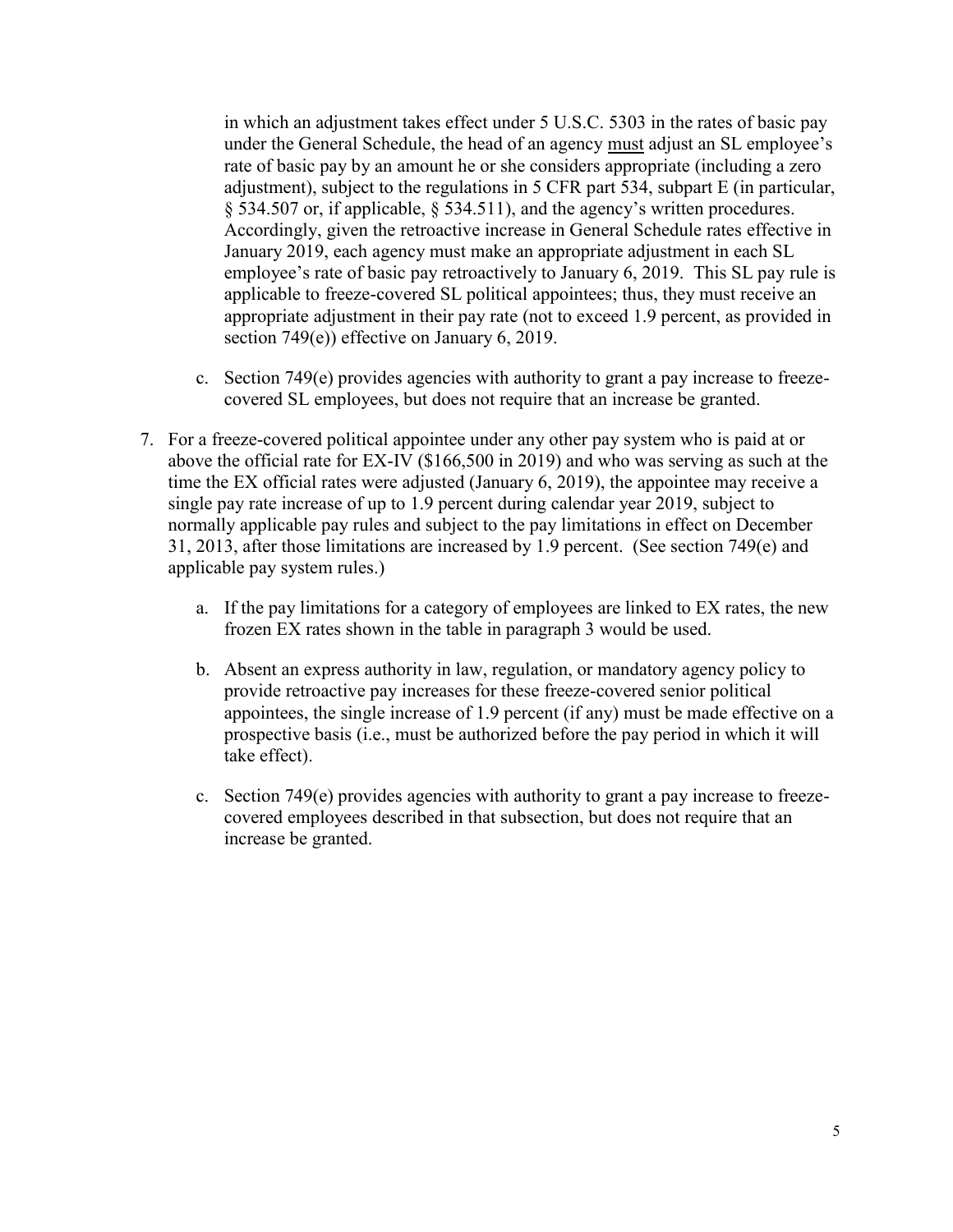#### **G. Pay Freeze Time Period**

- 1. The senior political appointee pay freeze originally took effect on the first day of the first pay period beginning after the January 17, 2014, date of enactment of Public Law 113- 76. For employees on the standard biweekly pay period cycle, the effective date was January 26, 2014.
- 2. The modified pay freeze established under section 749 applies during calendar year 2019; thus, it took effect on the first day of the first pay period commencing on or after January 1, 2019. For employees on the standard biweekly pay period cycle, the modified pay freeze took effect on January 6, 2019.
- 3. Unless extended by new legislation, the pay freeze expires at the end of the last pay period that begins in calendar year 2019. For employees on the standard biweekly pay period cycle, that last pay period begins on December 22, 2019, and ends on January 4, 2020.
- 4. The pay freeze applies based on when pay is earned, not when it is paid. A pay increase is considered to be "received" when it takes effect, not when it is reflected in a salary payment.

## **H. Pay Freeze Rules**

- 1. *General.* An individual who is covered by the section 749 pay freeze may not receive a pay rate increase during the pay freeze time period, except as specifically otherwise allowed under section F (above) and the rules in this section H.
- 2. *Treatment of individuals when increase would otherwise cause pay rate to exceed EX-IV.*  Certain political appointees are not covered by the section 749 pay freeze provision because they are receiving a rate of pay below EX-IV. (See sections B and C of this attachment. Note that the official EX-IV rate (i.e., 2019 rate of \$166,500) must be used in applying this rule.) If such an individual receives a pay rate increase while the pay freeze is in effect, that pay rate increase may be applied based on the normal rules governing pay adjustments for the applicable pay system only to the extent that it does not cause the individual's rate to exceed the official EX-IV rate. At the point the individual's pay rate reaches the EX-IV level, the individual becomes covered by the pay freeze (i.e., a covered individual); thus, no additional increase is permitted—unless a permitted exception is applicable.
- 3. *Increase for individuals who are moved to a position with higher-level duties and pay.*  Notwithstanding Rule 1, a covered senior political appointee may receive a pay increase during the pay freeze time period upon authorized movement to a different covered position with higher-level duties **and** a pre-established higher level or range of pay than the level or range of the position held immediately before the movement. (For example, an agency's SES pay policy may provide for multiple tiers or pay levels that are linked to specific positions.) However, any such increase must be based on the rates of pay and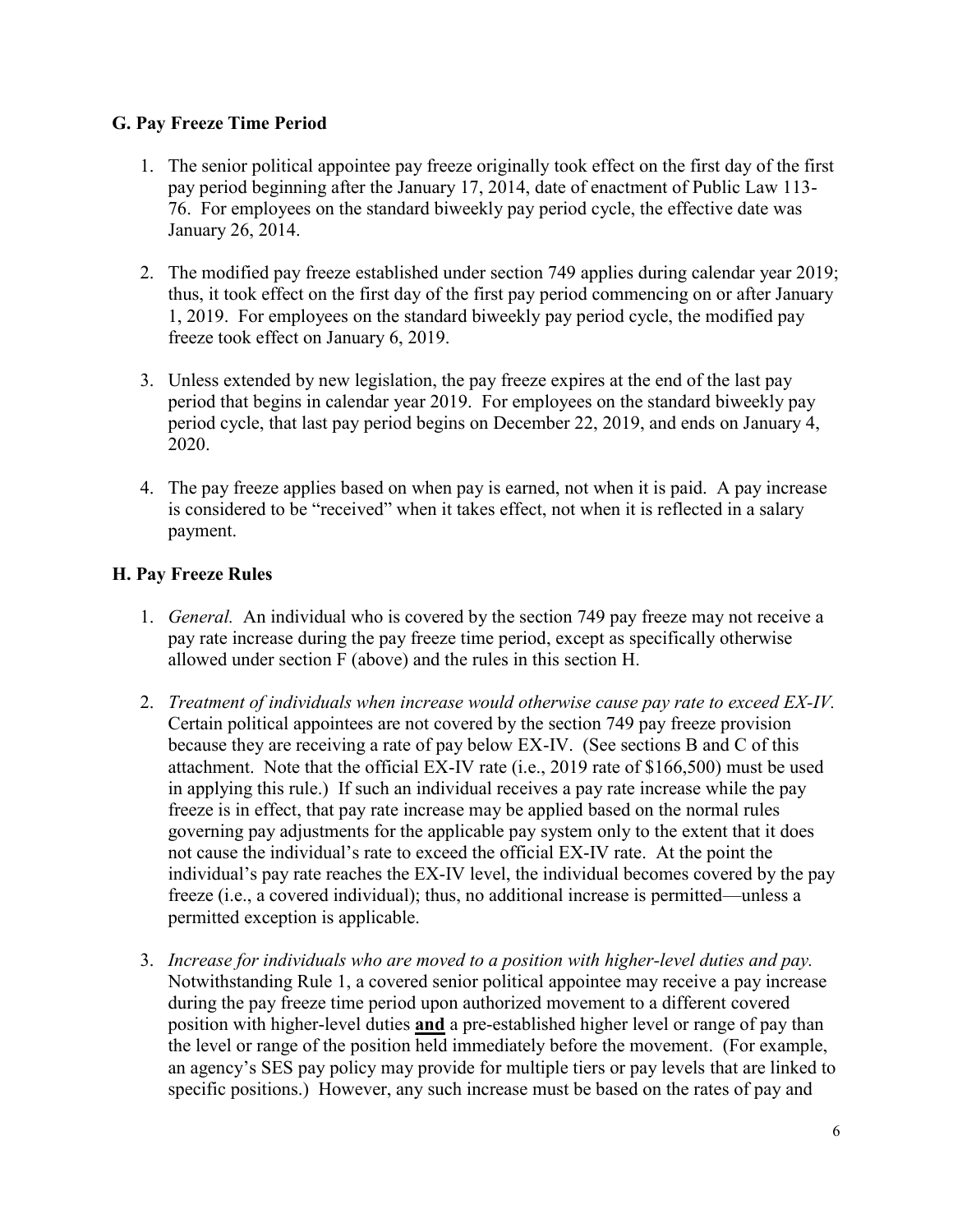applicable pay limitations in effect on December 31, 2013, after those limitations are increased by 1.9 percent. (See section 749(i). Also, for limitations linked to EX rates, see the new frozen EX rates in the table in section F.3.)

Example 1: On April 14, 2019, a political appointee moves from an EX-III position to an EX-II position. Prior to the movement, due to the section 749 pay freeze, the appointee was receiving a rate of \$168,400 (2013 level for EX-III plus 1.9 percent, as shown in the table in section F.3). Since the Rule 3 conditions are met, the appointee's pay rate may be increased to \$183,100 (2013 level for EX-II plus 1.9 percent, as shown in the table in section F.3).

Example 2: On April 28, 2019, a noncareer SES appointee in an agency with a certified appraisal system was reassigned to a position with substantially greater scope and responsibility. The agency's pay policy includes established pay tiers, and the appointee was reassigned from a position in tier 2 to a position in tier 1. Upon reassignment to the higher pay tier, the agency may set the rate of basic pay for SES members in tier 1 positions at any rate within the tier 1 pay range up to the tier 1 maximum of EX-II. Prior to the reassignment, due to the section 749 pay freeze, the appointee was receiving a rate of \$172,720 (previously set within the agency's tier 2 pay range). Since the Rule 3 conditions are met, the appointee's pay rate may be increased up to \$183,100 (2013 level for EX-II plus 1.9 percent, as shown in the table in section F.3).

4. *Initial pay rate for newly appointed individuals.* If an individual is newly appointed to a position covered by the section 749 pay freeze during the pay freeze time period, the individual's initial pay rate must be based on the rates of pay and applicable pay limitations in effect on December 31, 2013, after those limitations are increased by 1.9 percent—notwithstanding the official rates (or ranges) currently in effect for the position. (See section 749(j). Also, for limitations linked to EX rates, see the new frozen EX rates in the table in section F.3.)

Example 1: On February 3, 2019, an individual who had not been serving in the Federal Government began a Federal political appointment in an EX-II position. At the time of the appointment, the frozen EX-II rate had been \$179,700. However, section 749 increased the frozen EX-II rate to \$183,100 retroactive to January 6, 2019 (2013 level for EX-II plus 1.9 percent, as shown in the table in section F.3). Therefore, the individual's pay rate should be retroactively increased to \$183,100 effective on February 3, 2019.

Example 2: On June 9, 2019, an individual who had not been serving in the Federal Government begins a Federal political appointment in an EX-III position. Since the Rule 4 conditions are met, the individual's initial pay rate must be set at \$168,400 (2013 level for EX-III plus 1.9 percent, as shown in the table in section F.3).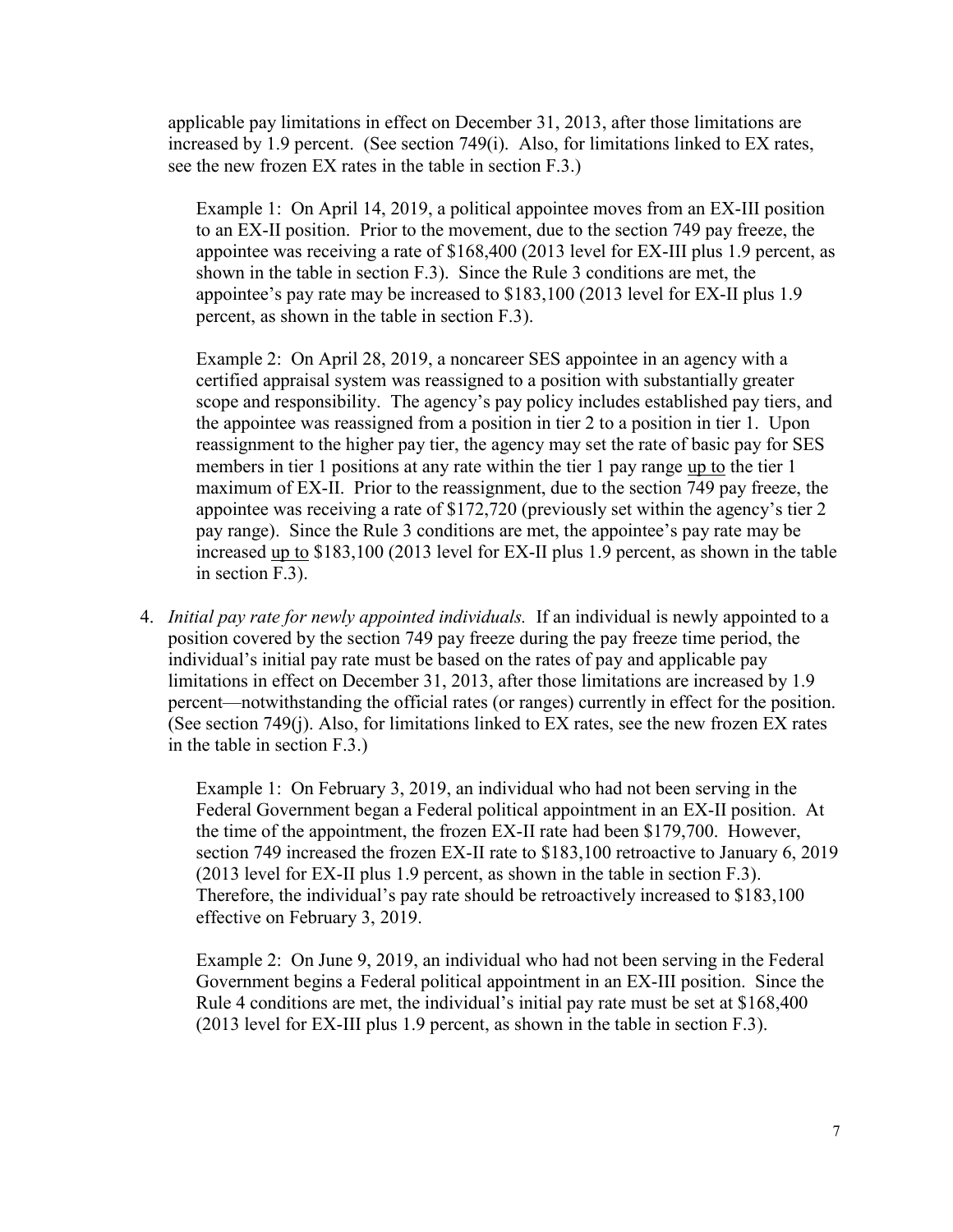#### **I. Use of Official Pay Rates for Other Purposes**

The pay freeze applies to the payable rates for covered senior political officials. The freeze does not affect the official rates for the Vice President and the Executive Schedule, which are adjusted under normally applicable law without regard to the pay freeze. While not payable to freezecovered employees, those official rates continue to be used in establishing pay limitations for employees not covered by the pay freeze.

As a result of section 748 of division D of the Consolidated Appropriations Act, 2019, the official rates for the Vice President and the Executive Schedule increased by 1.4 percent. By law, the official rates for the Vice President and the Executive Schedule must be adjusted effective at the beginning of the first pay period commencing in the month in which an adjustment in the base rates of pay under the General Schedule takes effect under 5 U.S.C. 5303. Since section 748 provided for a 1.4 percent increase in General Schedule base rates effective on the first day of the first pay period beginning in January 2019, the official rates for the Vice President and the Executive Schedule were also increased by 1.4 percent on that same retroactive effective date. (See 3 U.S.C. 104 and 5 U.S.C. 5318.)

### Accordingly—

- The 2019 cap on locality rates for General Schedule and other employees covered by the locality pay authority in 5 U.S.C. 5304 is the official rate for EX-IV in 2019 (i.e., \$166,500).
- The 2019 maximum rate for SES members covered by 5 U.S.C. 5382 and for Senior-Level (SL) and Scientific and Professional (ST) employees covered by 5 U.S.C. 5376 is the official rate for EX-III in 2019 (\$176,900)—or for EX-II (\$192,300) if covered by a certified performance appraisal system. (However, for SES or SL employees who are senior political appointees covered by the pay freeze, the maximum payable rates of pay will be based on 2013 rates plus 1.9 percent. See the table in section F.3.)
- The 2019 limitation on annual aggregate compensation under 5 U.S.C. 5307 is the official rate in 2019 for EX-I (\$213,600) or for the Vice President (\$246,900) for those senior employees covered by that higher cap. These aggregate pay limitations based on official rates apply to employees covered by the section 749 pay freeze even though their rate of basic pay is set or adjusted under frozen pay limitations. (See Section E for information on the types of pay affected by the freeze.)
- The 2019 biweekly/annual limitation on premium pay combined with basic pay under 5 U.S.C. 5547 is based on the official rate for EX-V in 2019 (\$156,000) (where the EX-V rate exceeds the alternative cap of the applicable maximum GS adjusted rate of basic pay—i.e., for employees stationed in locations outside the United States).
- The 2019 annual limitation on premium pay combined with basic pay under section 1101 of Public Law 110-417, as amended (for certain employees performing specified duties in designated overseas locations) is the official rate for the Vice President in 2019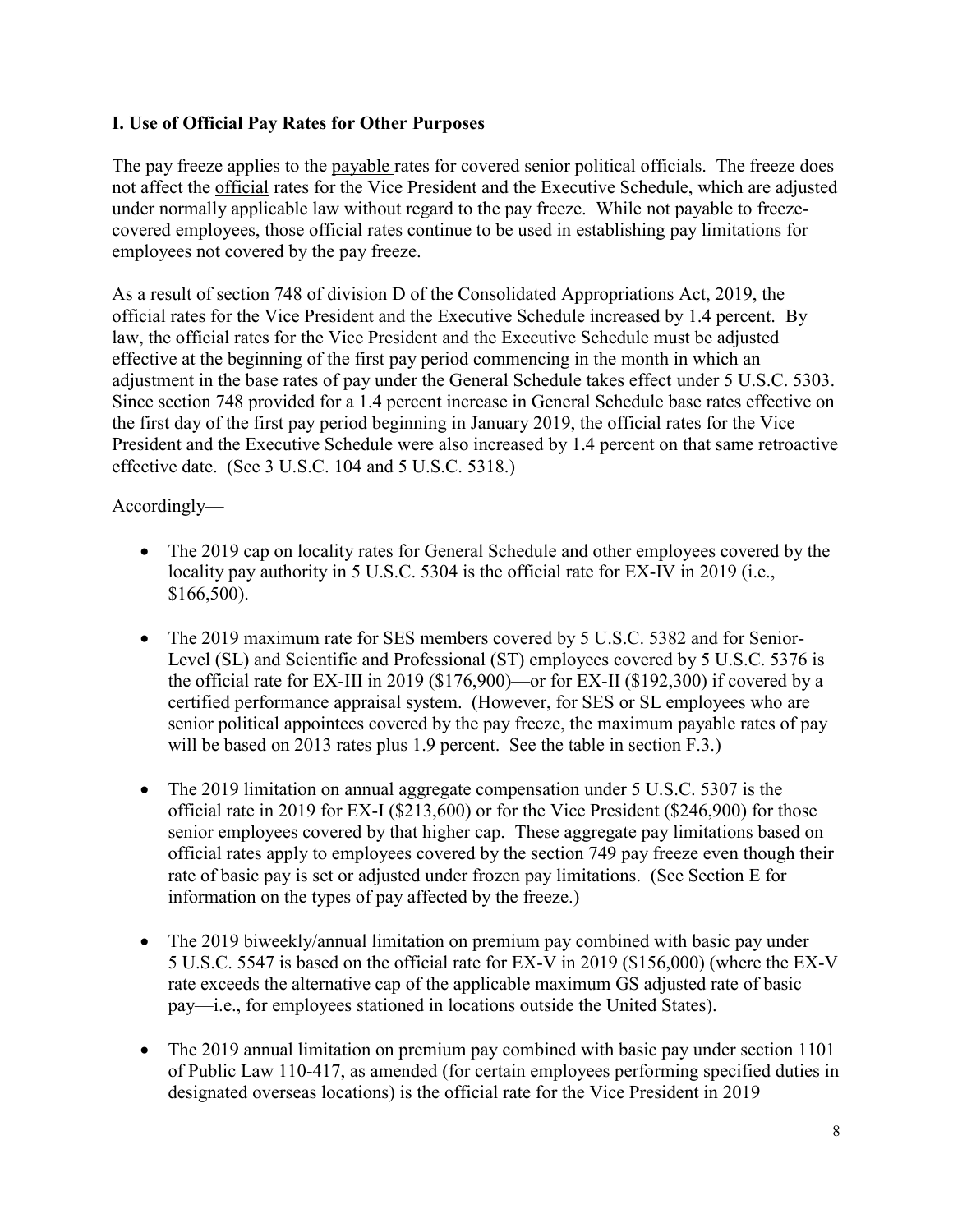(\$246,900). (See most recent amendment to section 1101 made by section 1104 of the National Defense Authorization Act for Fiscal Year 2019 (Public Law 115-232, August 13, 2018), extending the authority for this special limitation through the end of calendar year 2019.)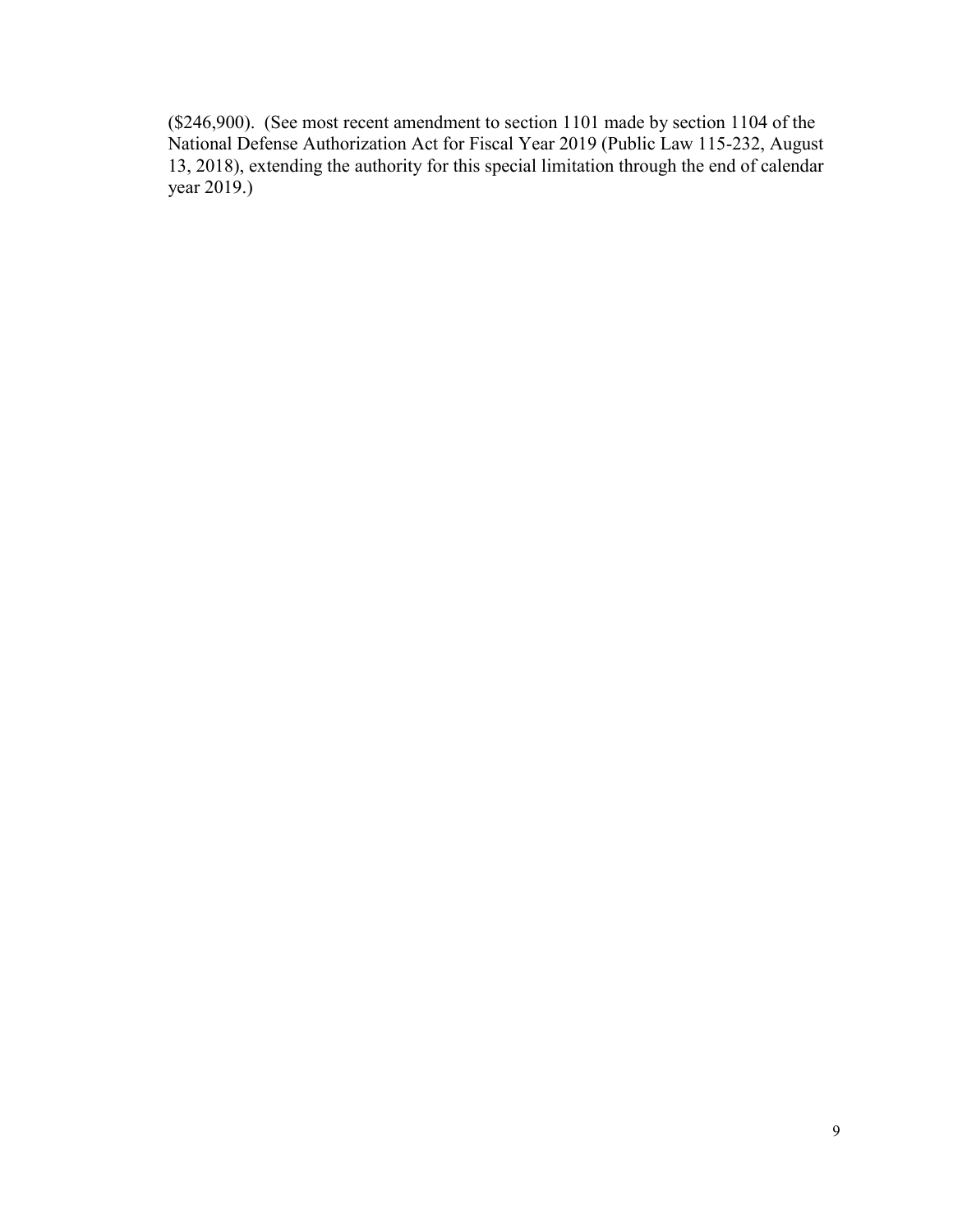#### **Section 749 of Title VII of Division D of the Consolidated Appropriations Act, 2019 (Public Law 116-6, February 15, 2019)**

 SEC. 749. (a) Notwithstanding the official rate adjusted under section 104 of title 3, United States Code, the rate payable to the Vice President during calendar year 2019 shall be 1.9 percent above the rate payable to the Vice President on December 31, 2018, as limited under section 738 of division E of the Consolidated Appropriations Act, 2018 (Public Law 115–141).

 (b) Notwithstanding the official rate adjusted under section 5318 of title 5, United States Code, or any other provision of law, the payable rate for an employee serving in an Executive Schedule position, or in a position for which the rate of pay is fixed by statute at an Executive Schedule rate, shall be increased by 1.9 percent (relative to the preexisting rate actually payable) at the time the official rate is adjusted in January 2019. Such an employee may receive no other pay increase during calendar year 2019, except as provided in subsection (i).

 (c) Notwithstanding section 401 of the Foreign Service Act of 1980 (Public Law 96–465) or any other provision of law, a chief of mission or ambassador at large is subject to subsection (b) in the same manner as other employees who are paid at an Executive Schedule rate.

 $(d)(1)$  This subsection applies to—

 (A) a noncareer appointee in the Senior Executive Service paid a rate of basic pay at or above the official rate for level IV of the Executive Schedule; or

 (B) a limited term appointee or limited emergency appointee in the Senior Executive Service serving under a political appointment and paid a rate of basic pay at or above the official rate for level IV of the Executive Schedule.

 (2) Notwithstanding sections 5382 and 5383 of title 5, United States Code, an employee described in paragraph (1) who is serving at the time official rates of the Executive Schedule are adjusted may receive a single increase in the employee's pay rate of no more than 1.9 percent during calendar year 2019, subject to the normally applicable pay rules and pay limitations in effect on December 31, 2013, after those pay limitations are increased by 1.9 percent (after applicable rounding). Such an employee may receive no other pay increase during calendar year 2019, except as provided in subsection (i).

 (e) Notwithstanding any other provision of law, any employee paid a rate of basic pay (including any locality-based payments under section 5304 of title 5, United States Code, or similar authority) at or above the official rate for level IV of the Executive Schedule who serves under a political appointment, and who is serving at the time official rates of the Executive Schedule are adjusted, may receive a single increase in the employee's pay rate of no more than 1.9 percent during calendar year 2019, subject to the normally applicable pay rules and pay limitations in effect on December 31, 2013, after those pay limitations are increased by 1.9 percent (after applicable rounding). Such an employee may receive no other pay increase during calendar year 2019, except as provided in subsection (i). This subsection does not apply to employees in the General Schedule pay system or the Foreign Service pay system, to employees appointed under section 3161 of title 5, United States Code, or to employees in another pay system whose position would be classified at GS–15 or below if chapter 51 of title 5, United States Code, applied to them.

 (f) Nothing in subsections (b) through (e) shall prevent employees who do not serve under a political appointment from receiving pay increases as otherwise provided under applicable law.